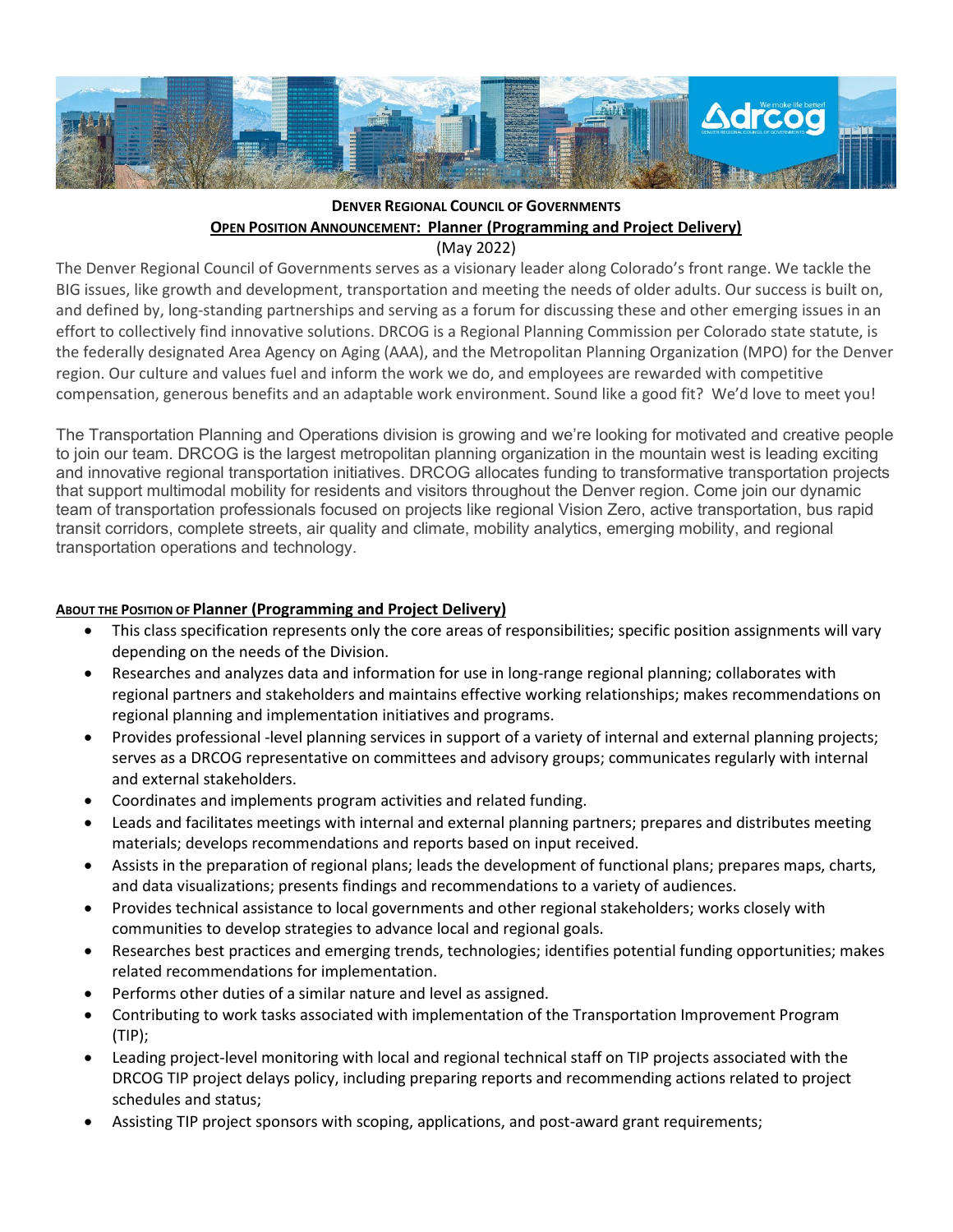- Supporting tasks associated with implementing the Metro Vision Regional Transportation Plan (MVRTP) through the TIP, specifically leading or participating in DRCOG or consultant-led corridor and other transportation studies;
- Participating in work tasks associated with emerging and innovative mobility services and technologies;
- Conducting and/or coordinating surveys, data collection, data analysis, research and project evaluations, developing recommendations and presenting findings;
- Participating in other transportation planning activities, as needed.
- Principles and practices of urban and regional planning;
- Principles and practices of project/program administration and management;
- Principles and methods of qualitative and quantitative research;
- Principles and applications of critical thinking and analysis;
- Best practices, trends and emerging technologies in local and regional planning;
- Effective communication techniques, including writing and public presentations oriented to a variety of audiences;
- Modern budget practices;
- Computer hardware and software programs, which may include Microsoft Office, Internet applications, and GIS.
- Principles and practices of transportation, including bicycle/pedestrian planning, safety/Vision Zero planning, and TDM strategies;
- Principles and practices of transportation design and engineering;
- TIP/CIP or similar process for project selection/administration.
- Managing a project or program;
- Gathering and analyzing data, determining findings and recommendations;
- Interpreting, monitoring and reporting financial and project-related data and information;
- Authoring and preparing original reports, documents and presentations;
- Interpreting and applying applicable laws, regulations and organizational policies;
- Providing excellent customer service;
- Utilizing a computer and relevant software applications;
- Utilizing communication and interpersonal skills as applied to interaction with coworkers, supervisors, external stakeholders, the general public and others to sufficiently exchange or convey information;
- Contributing to the development and execution of a concurrent planning initiatives in various stages of completion;
- Facilitating meetings and workshops.
- Creative problem-solving skills to gather relevant information to solve vaguely defined practical problems:
- Multimodal project design;
- Capital project management;
- Work independently, organize priorities, schedule work, and carry out assignments in a timely manner.

## **Education and experience requirements:**

• Bachelor's degree in urban and regional planning, civil engineering, geography, public administration or directly related field and two to four years of related professional planning experience. Experience with Colorado Department of Transportation (CDOT) local agency practices is desirable, but not required. OR An equivalent combination of education and experience sufficient to successfully perform the essential duties of the job such as those listed above, unless otherwise subject to any other requirements set forth in law or regulation.

**STATUS:** Full-time, Exempt